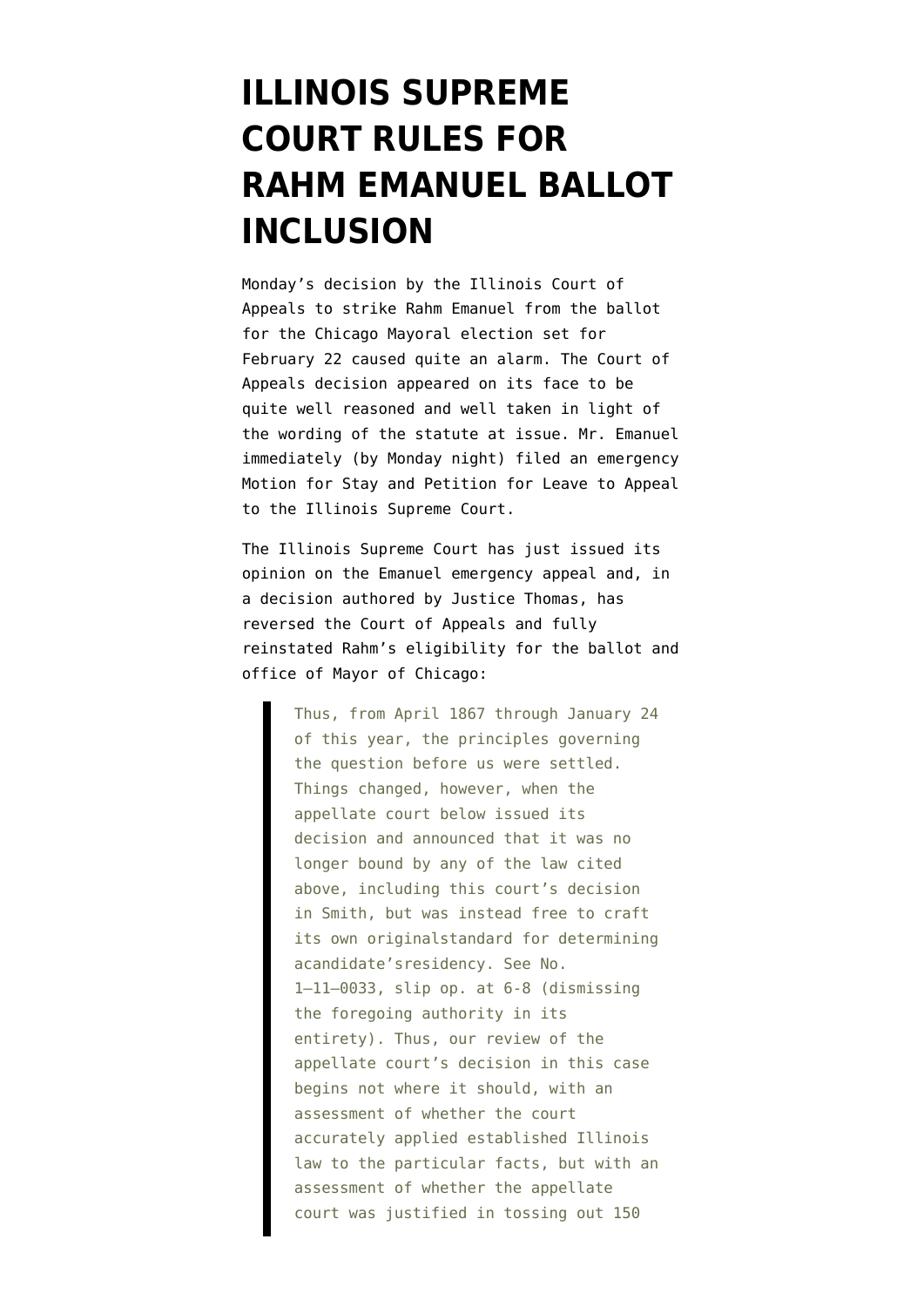years of settled residency law in favor of its own preferred standard. We emphatically hold that it was not.

## ….

All of that said, and putting aside the appellate court's conclusion that Smith is not binding in this case, the appellate court's residency analysis remains fundamentally flawed. This is because, even under traditional principles of statutory analysis, the inevitable conclusion is that the residency analysis conducted by the hearing officer, the Board, and the circuit court was proper.

### ….

Second, this court has twice stated explicitly that related provisions of the Election Code and of the Illinois Municipal Code are to be considered in pari materia for purposes of statutory construction. See Cinkus v. Village of Stickney Municipal Officers Electoral Board, 228 Ill. 2d 200, 218 (2008); United Citizens of Chicago and Illinois v. Coalition to Let the People Decide in 1989, 125 Ill. 2d 332, 338-39 (1988).

#### ….

So where does all of this leave us? It leaves us convinced that, when determining whether a candidate for public office has "resided in" the municipality at least one year next preceding the election or appointment, the principles that govern are identical to those embodied in Smith and consistently applied in the context of determining whether a voter has "resided in" this state and in the election district 30 days next preceding any election. Thus, in assessing whether the candidate has established residency, the two required elements are: (1) physical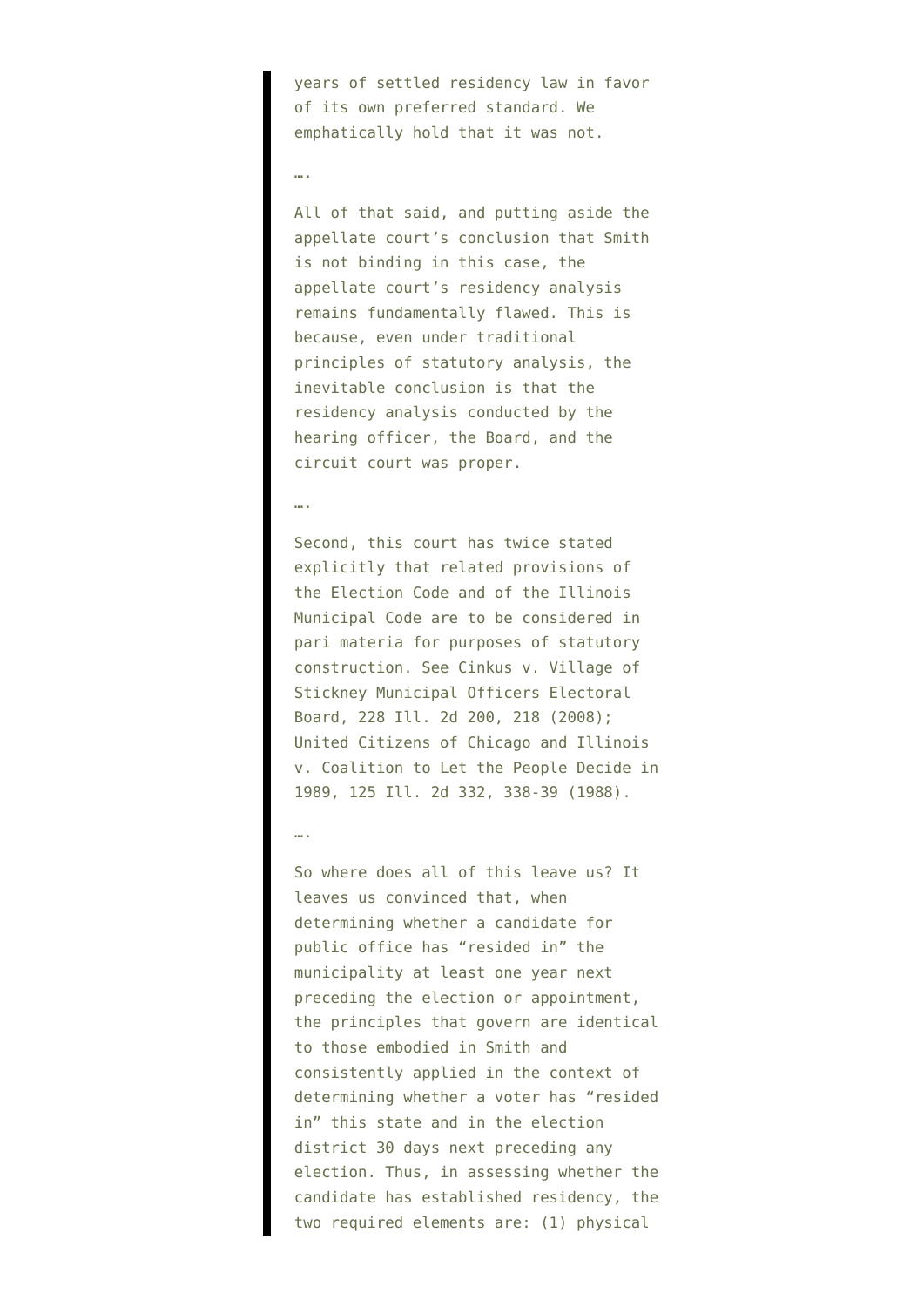presence, and (2) an intent to remain in that place as a permanent home. Once residency is established, the test is no longer physical presence but rather abandonment, the presumption is that residency continues, and the burden of proof is on the contesting party to show that residency has been abandoned. Both the establishment and abandonment of a residence is largely a question of intent, and while intent is shown primarily from a candidate's acts, a candidate is absolutely competent to testify as to his intention, though such testimony is not necessarily conclusive.

### ….

Given the record before us, it is simply not possible to find clearly erroneous the Board's determination that the objectors failed to prove that the candidate had abandoned his Chicago residence. We therefore reverse the decision of the appellate court and affirm the decision of the circuit court, which confirmed the Board's decision.

So there will be no mistake, let us be entirely clear. This court's decision is based on the following and only on the following: (1) what it means to be a resident for election purposes was clearly established long ago, and Illinois law has been consistent on the matter since at least the 19th Century; (2) the novel standard adopted by the appellate court majority is without any foundation in Illinois law; (3) the Board's factual findings were not against the manifest weight of the evidence; and (4) the Board's decision was not clearly erroneous.

Appellate court judgment reversed; circuit court judgment affirmed.